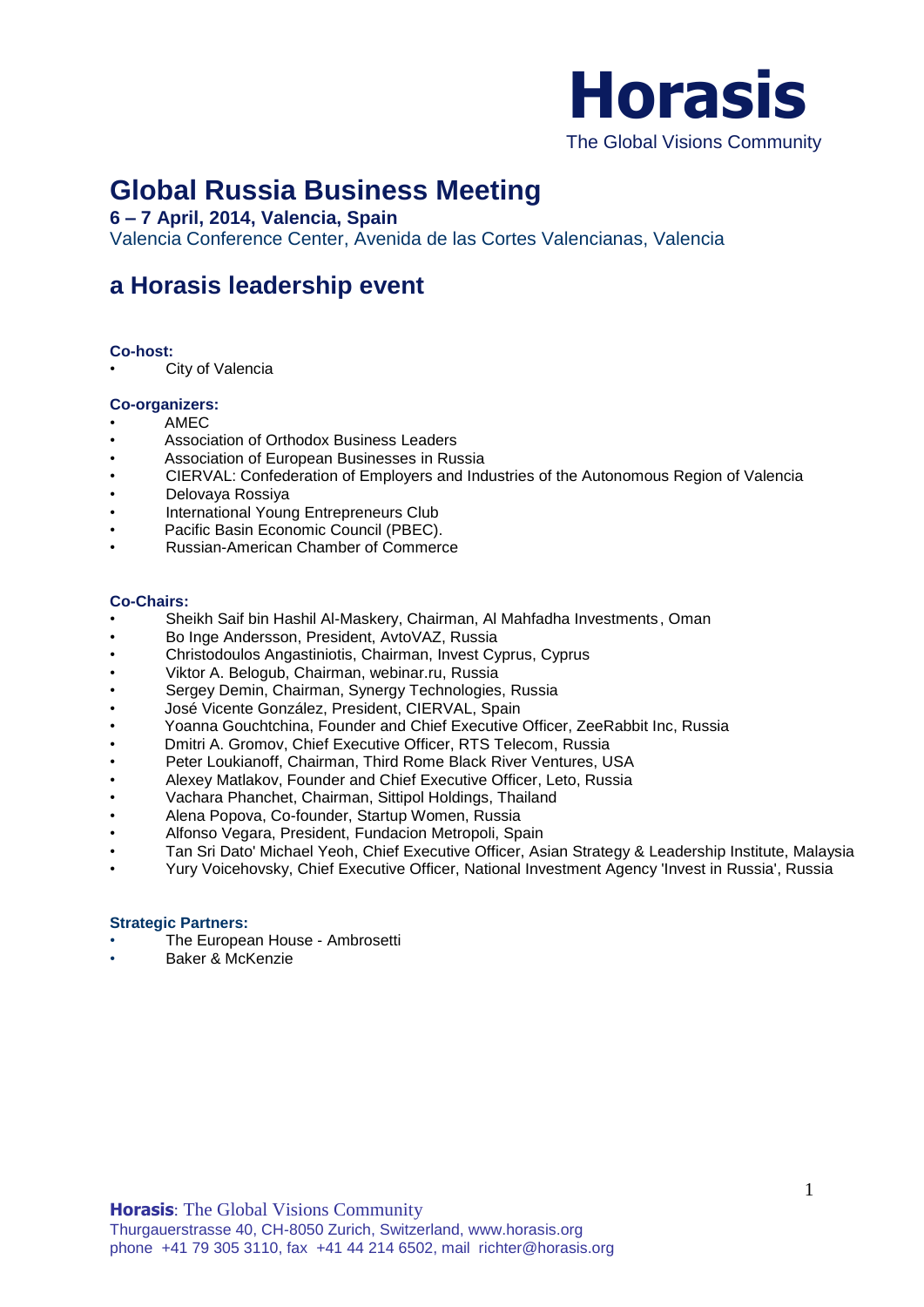

## **6 April, 2014**

## **from 18.30 Shuttle service between the Hotel Melia/Hotel Sorolla Palace and the Hotel Las Arenas** (Calle Eugenia Viñes, 22-24; ca 15min)

**from 18.30 Registration** (Hotel Las Arenas)

#### **19.00-20.00 Welcome Reception** (Hotel Las Arenas)

Horasis and the City of Valencia welcome participants to celebrate the 2014 Global Russia Business Meeting.

- **• Rita Barberá**, Mayor of Valencia, Spain
- **Frank-Jürgen Richter**, Chairman, Horasis, Switzerland
- **Eduard Gulyan**, Representative, Delovaya Rossiya; Chairman, Industrial Union of Management Companies in Commercial Real Estate, Russia

#### **Virtual Ribbon Cutting Ceremony, with the co-organizers**

- **Alexander I. Ageev**, Director General, Institute for Economic Strategies, Russia
- **Rita Barberá**, Mayor of Valencia, Spain
- **José Vicente González**, President, CIERVAL, Spain
- **Eduard Gulyan**, Representative, Delovaya Rossiya; Chairman, Industrial Union of Management Companies in Commercial Real Estate, Russia
- **Michael Gurevich**, Co-founder, International Young Enterpreneurs' Club, USA
- **Sergey Millian**, President, Russian-American Chamber of Commerce in the USA, USA
- **Vachara Phanchet**, Chairman Emeritus, PBEC; Chairman, Sittipol Holdings, Thailand
- **Frank-Jürgen Richter**, Chairman, Horasis, Switzerland

#### **20.00-22.00 Welcome Dinner: Cooperation in Times of Uncertainty** (Hotel Las Arenas)

Russia has been one of the world's economic growth engines. How will Russia nurture its global leadership role in the present uncertain geopolitical climate? And how can Spain cooperate with Russia?

**• José Manuel García-Margallo**, Minister for Foreign Affairs and Cooperation, Spain

**• Victor Zoubarev**, Deputy, State Duma, Russia *Chaired by* 

**• Frank-Jürgen Richter**, Chairman, Horasis, Switzerland

#### **22.00-23.00 Nightcap: Russia and the Pacific Rim** (Hotel Las Arenas)

From an Asia-Pacific point of view, Russia starts in the Far East. A social occasion to link up Russia with Asia, to connect with old friends and revel in newly-forged networks. *Chaired by*

**• Vachara Phanchet**, Chairman Emeritus, PBEC; Chairman, Sittipol Holdings, Thailand

## **from 22.00 Shuttle service back to the hotels**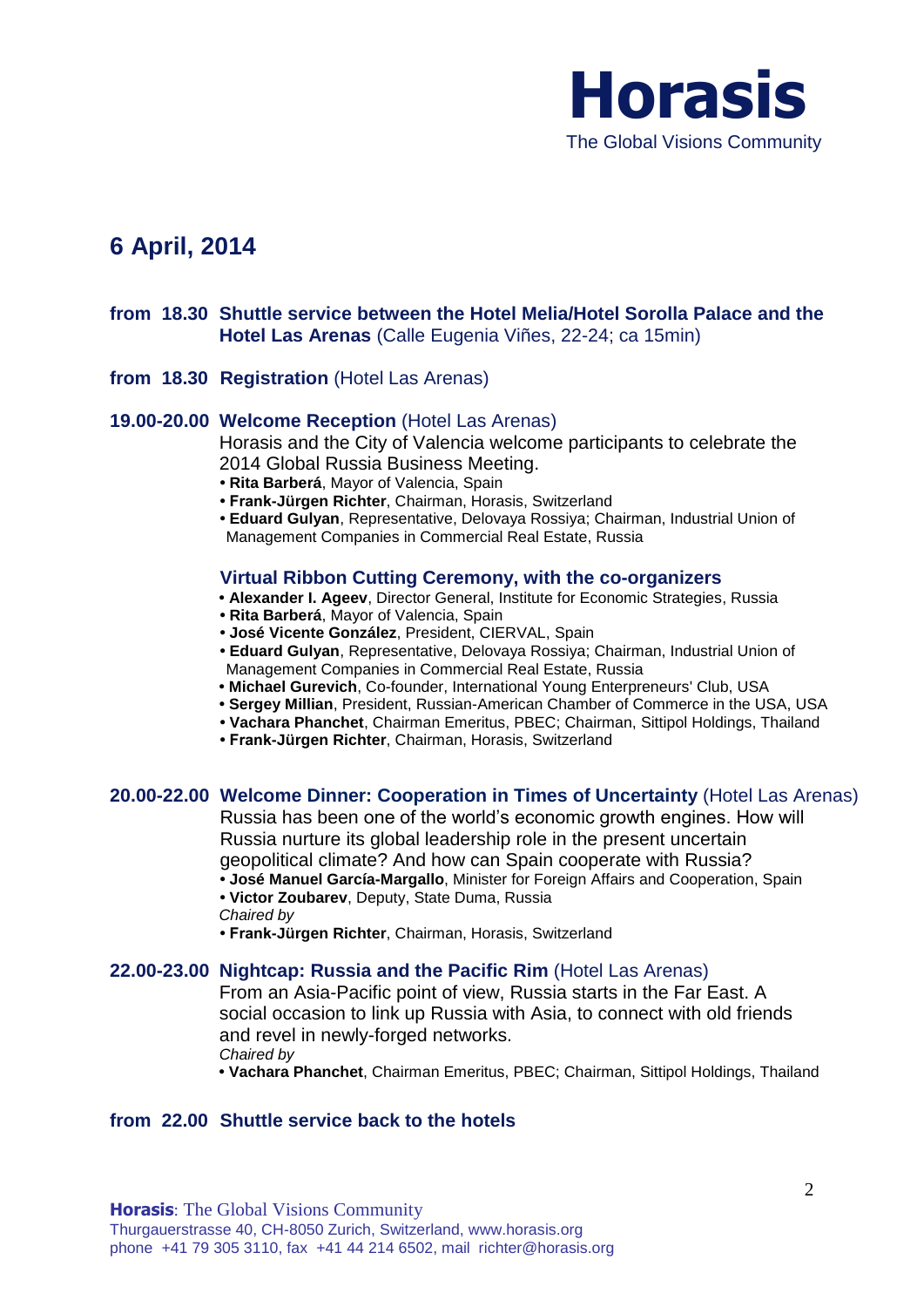

## **7 April, 2014**

## **from 07.30 Walk from the Hotel Melia/Hotel Sorolla Palace to the Valencia Conference Center** (Avenida de las Cortes Valencianas – the Conference Center is located opposite of the hotels)

*or:*

**Shuttle service between the Hotel Las Arenas and the Valencia Conference Center** (15min)

**from 07.45 Registration** 

#### **08.00-09.00 Breakfast Sessions** (Conference Center)

#### **Reading and Deciphering Myths about Russia** (Room A)

The media is disseminating perceptions about Russia that the general public assumes to be true. Which of these myths are just that – myths – and which are indeed contemplations of reality?

- **Martin Avetisyan**, Chief Executive Officer, iMall Media, United Kingdom
- **Hans Bruning**, Executive Director, The Netherlands Institute for Multiparty Democracy, The Netherlands
- **Max Dmytrenko**, President, Drop Adverts, Russia
- **Monish Ghatalia**, Managing Director, Focus Circle Group, India
- **Umberto Mazzei**, Director, Institut des Relations Économiques Internationales Sismondi, **Switzerland**
- **Andrej Rusakov**, Partner, Open Capital, Russia
- **• Iurii Susliak**, President, Righteous Genesis, Ukraine
- *Chaired by*
- **Roxanne Zigon**, Fellow, GSD Geneva School of Diplomacy, Switzerland

#### **Spearheading or Aligning Capitalism?** (Room B)

Modernizing economies often attempt to control development, but market forces might be more efficient. How to shape capitalism in the post-Soviet environment? What are the roles of the State, its sovereign funds, and the emergent class of entrepreneurs?

- **Ivan Alekhin**, President, New Technologies, Russia
- **Renata Akhunova**, Partner, FormulaVC Venture Fund, USA
- **Peter Armand**, Partner, SkyInvest Securities, Russia
- **Dmitry Dakhnovsky**, Managing Director, TEKAMA, Russia
- **Victoria Fayfman**, Partner, Friedman, USA
- **• Leonid Koshelev**, President, Jet-2000, Russia *Chaired by*
- **Natalia Kardash**, Editor-in-chief, Vestnik Kipra, Cyprus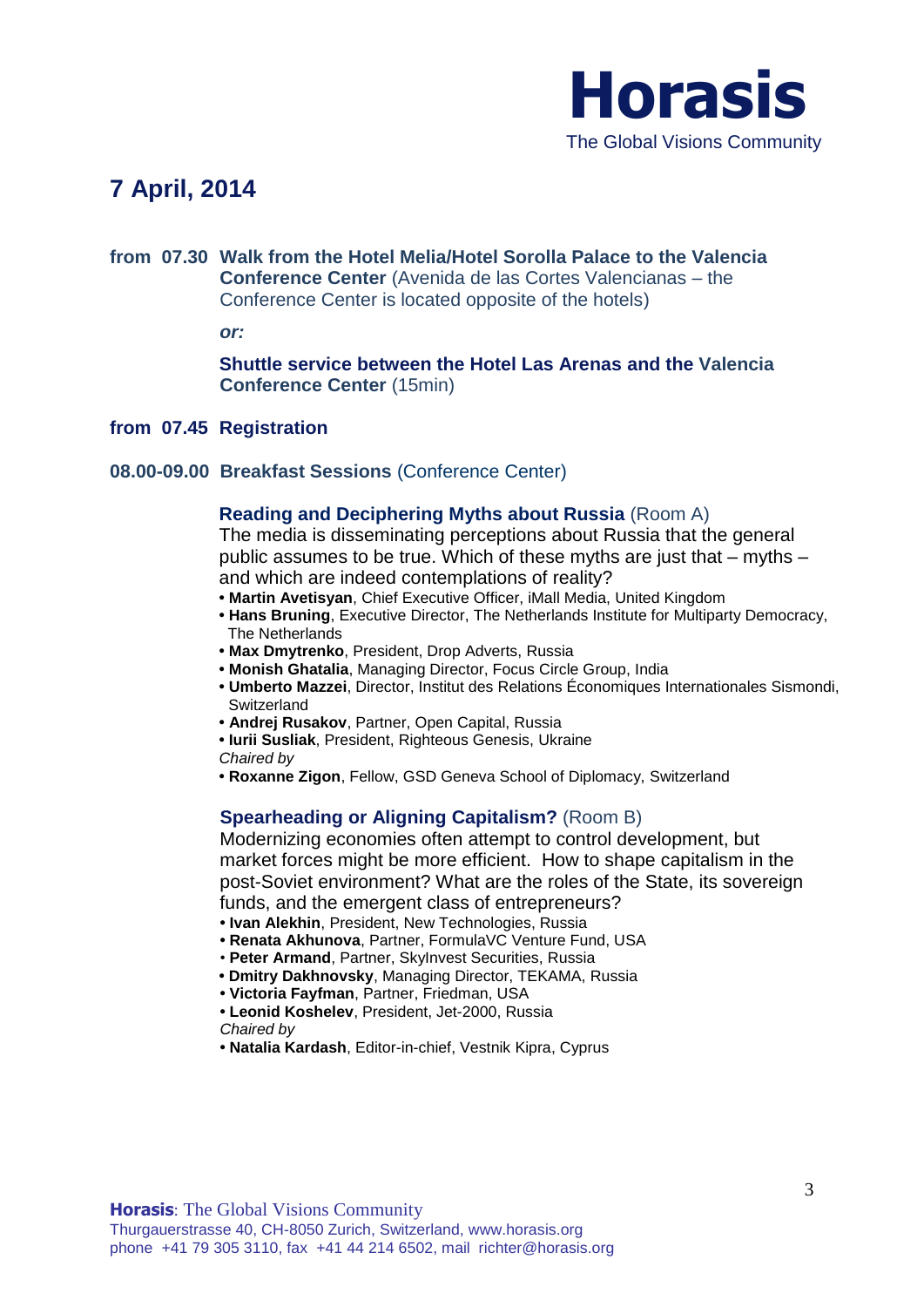

## **Identifying Regional Divergence** (Room C)

Russia consists of regions with a wide range of different cultures. Could stronger inter-regional links enhance distant centres' excellence? What are the ambitions of expatriate Russians?

- **Maja Bacovic**, Professor, University of Montenegro, Montenegro
- **Viktor A. Belogub**, Chairman, webinar.ru, Russia
- **Rustem Bogdanov**, Co-Owner, BI&R Consulting, Russia
- **Alexander Drougov**, Chief Executive Officer, Damask, Russia
- **Peter Faistauer**, Director, FundStreet, Switzerland
- **Galina Melnikova**, Executive Director, Horizon, Russia
- **Igor Pivovarov**, Chief Executive Officer, HemaCore, Russia
- **Evgeniya Shamis**, Founder and Chief Executive Officer, Sherpa S Pro, Russia
- **Stefan Winzenried**, Chief Executive Officer, JANZZ, Switzerland
- *Chaired by*
- **Stephen Vasconcellos-Sharpe**, Publisher, Country Strategic, United Kingdom

## **Russia's Youth - A Generation in Transition** (Room D)

Youth is changing the way in Russia and elsewhere. What are the characteristics of Russia's young leaders? What are the challenges and opportunities of this generation?

- **Victor Antonov**, General Director, IBS Development, Russia
- **Svetlana Kamyshanskaya**, Managing Partner, USBC, USA
- **Oleg Kelpikov**, Senior Partner, UCF Invest, Russia
- **Taisiya Kudashkina**, Chief Executive Officer and Co-founder, tulp.ru, Russia
- **• Pedro Manarguez**, Chief Executive Officer, Marsol International, Spain
- **Margarita Papchenkova**, Correspondent, Vedomosti, Russia
- **Elena Parvenova**, Managing Director EPB Consulting, Czech Republic
- **Margarita Pikalo**, Co-founder and Partner, Satellis, Russia
- **Lloyd Thomas**, Founder, TriangleGrowth, United Kingdom

**• Christian Weirich**, Co-founder, Zurich Dialogue, Switzerland *Chaired by*

**• Michael Gurevich**, Co-founder, International Young Enterpreneurs' Club, USA

#### **09.00-10.00 Opening Plenary: Russia's Changing Economic Outlook** (Main Room)

The global economic outlook for 2014 remains uncertain despite Russia's past economic success. What are the near- and long-term perspectives in this challenging environment, especially given the sanctions proposed by Europe and the US?

- **Sheikh Saif bin Hashil Al-Maskery**, Chairman, Al Mahfadha Investments, Oman
- **José Vicente González**, President, CIERVAL, Spain
- **Dmitri A. Gromov**, Chief Executive Officer, RTS Telecom, Russia
- **Vachara Phanchet**, Chairman, Sittipol Holdings, Thailand

**• Yury Voicehovsky**, Chief Executive Officer, National Investment Agency 'Invest in Russia', Russia *Chaired by* 

**• Frank-Jürgen Richter**, Chairman, Horasis, Switzerland

#### **10.00-10.30 Contact Break**

#### **10.30-12.00 Boardroom Dialogue Sessions**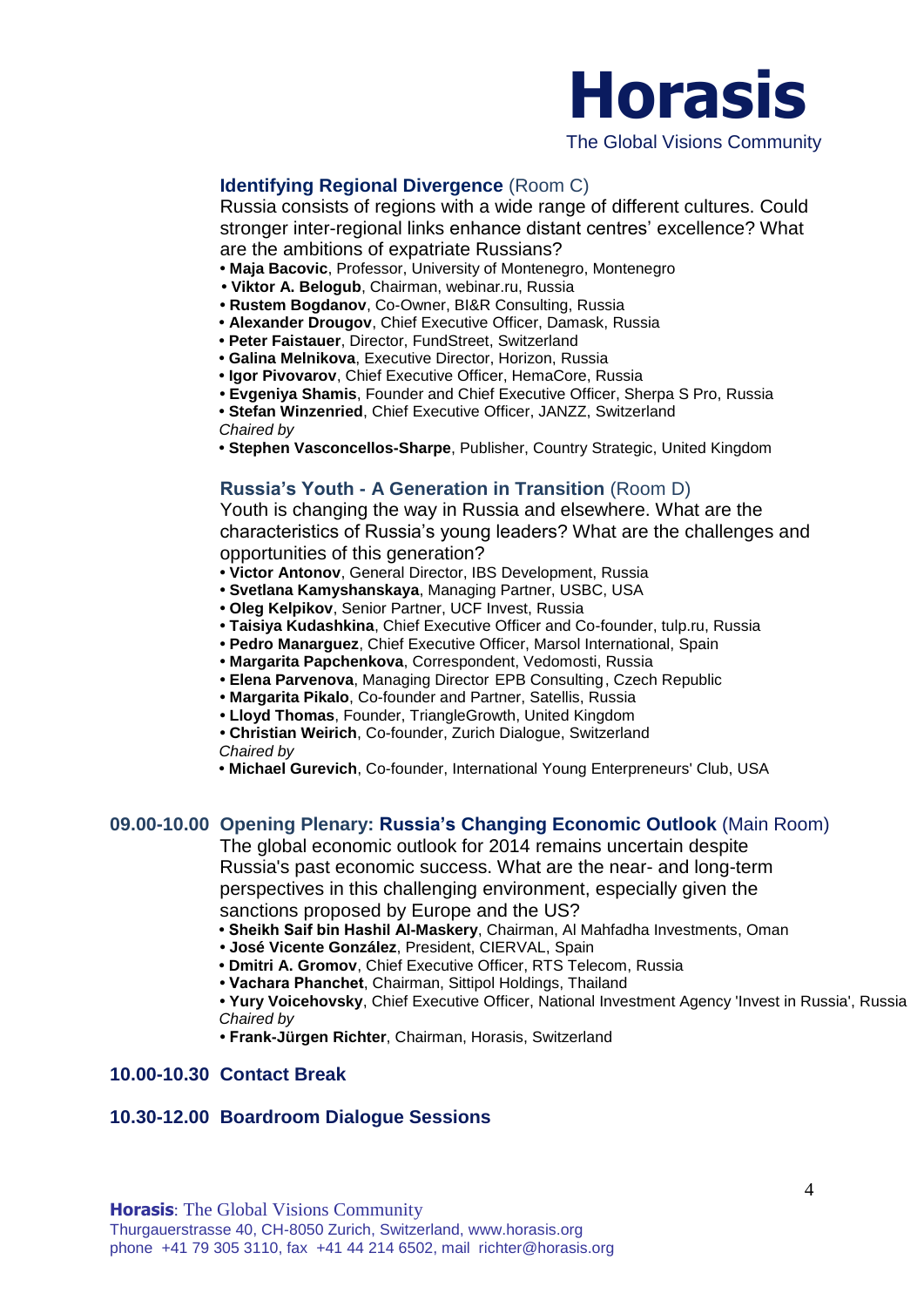

The Global Visions Community

### **Spain as New Hub for Russian Investment (Room A)**

Notwithstanding its current financial issues Spain's economy remains attractive. What new investment opportunities does Spain offer for Russia? What sectors are mutually beneficial to each nation?

- **L J Tomas Berenguer**, Chairman, Li Madou Asia Pacific, Hong Kong SAR
- **Mohan Chainani**, Chairman, Chaincorp Worldwide, Spain
- **Andrey Kazakov**, General Partner, Foresight Ventures, Russia
- **Jose Maria Muñoz**, Senior Partner, MCH Private Equity, Spain
- **Alex Polynov**, Co-founder, Founderfellows, Russia
- **José Carlos García de Quevedo**, Director General, Invest in Spain, Spain
- **Oleg Svintsitski**, Partner, Quantum Wave Fund, Russia
- **Irina Veselova**, President, Planet Capital, Russia

*Chaired by* 

**• Javier López Mora**, Secretary General, CIERVAL, Spain

#### **Rethinking Russia's Competitive Edge** (Room B)

For years Russia has relied on its energy sources as its dominant source of income. Now it is investing more strongly in infrastructure and high-tech projects. How is Russia revising its economic models to ensure a viable future?

- **Claude Beglé**, Chairman, Symbioswiss, Switzerland
- **Stiphan Beher**, Chief Operating Officer, Orbital Technologies, Russia
- **Rouben Indjikian**, Adjunct Professor, Webster University, Switzerland
- **Alexey Jarkov**, Chief Executive Officer, CPI, Russia
- **Stacy Kenworthy**, Chief Executive Officer, OptiGlobal, USA
- **Vadim Osipov**, Chief Executive Officer, Slotex, Russia
- **David Mor**, Director General, Ifedes, Spain
- **Vitaly Ponomarev**, Founder and Chief Executive Officer, WayRay, Russia
- **Alena Popova**, Co-founder, Startup Women, Russia
- **Boris Stepanov**, Sloan Fellow, London Business School, Russia
- **Bogdan Vacusta**, Managing Director, Elco Management, United Kingdom
- **• Egor Iakovlev**, Chief Executive Officer, Tvigle Media, Russia

*Chaired by* 

**• Sergey Millian**, President, Russian-American Chamber of Commerce in the USA, USA

#### **Entrepreneurship – Charting the Way Forward** (Room C)

The world is witnessing the rise of dynamic Russian entrepreneurs who have emerged at the forefront of innovation. How to create dynamic ecosystems to unlock entrepreneurship potential?

- **Sasha Andreev**, Founder and Chief Executive Officer, SoftJoys, Russia
- **Edgar Bullecer**, Co-Founder and Chief Executive, Paglas Group, Philippines
- **Yoanna Gouchtchina**, Founder and Chief Executive Officer, ZeeRabbit Inc, Russia
- **Clive Jackson**, Founder and Chief Executive Officer, Victor, United Kingdom
- **Thanos Mitrelias**, Chief Executive Officer, Cavendish NanoTherapeutics, United Kingdom
- **Yury Pakhomov**, Managing Partner, Exasory Group, Russia
- **Ivan Sempere**, Founder, Padima, Spain
- **Iurii Seniuk**, Chief Executive Officer, Global Strategy Centre, Ukraine
- **Chayan H. Shah**, President, Premier's Tea Limited, India
- **Alex Sozonoff**, Chairman, Global Beach Group, United Kingdom
- **Neil Vereschagin**, Chief Financial Officer, Game Insight, Russia *Chaired by*
- **Victor Sedov**, President, Center for Entrepreneurship, Russia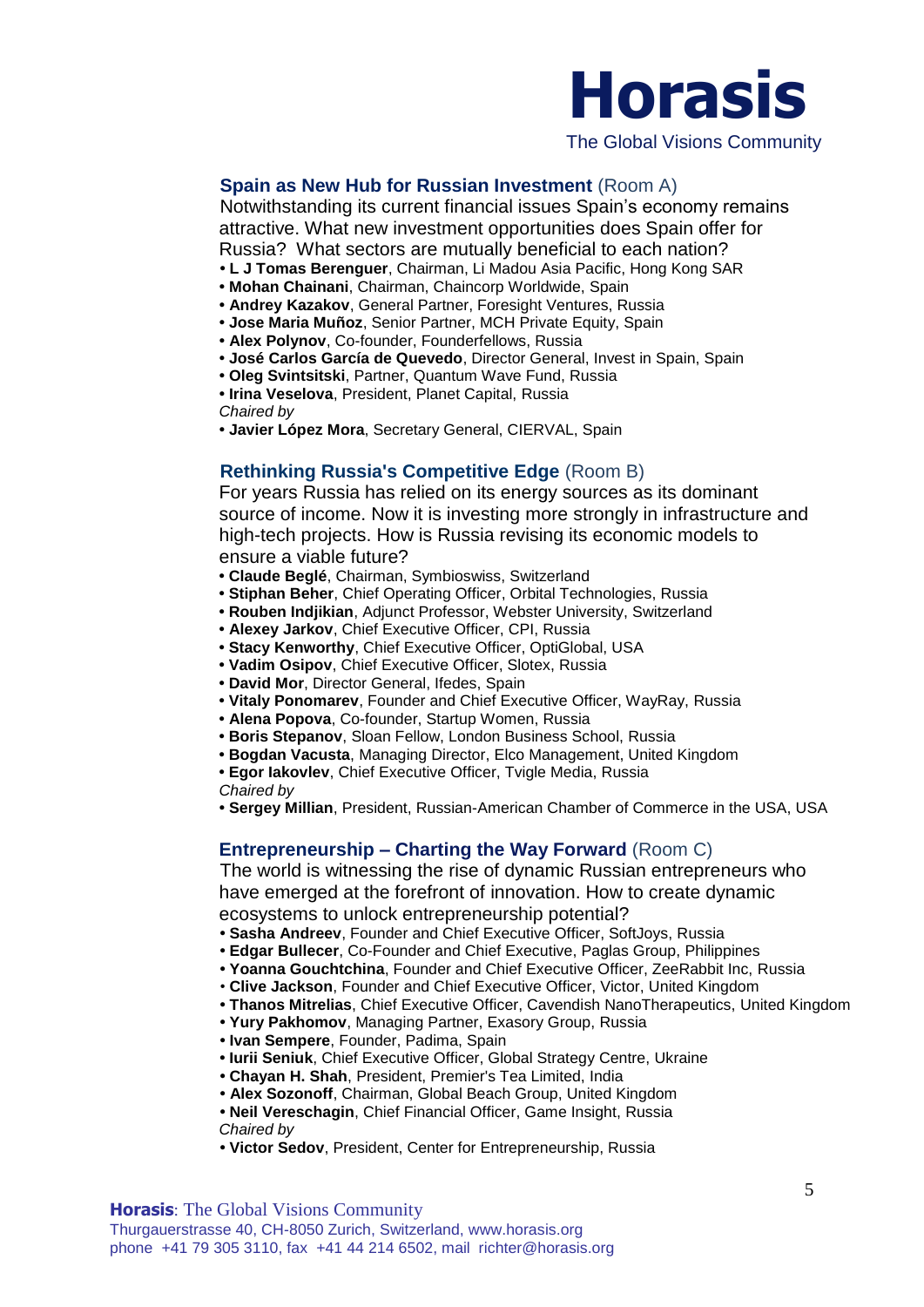

## **Enabling Russian Inward Investment** (Room D)

Western companies are looking to expand their business to Russia. What are the opportunities and challenges of Foreign Direct Investment (FDI) in Russia? If there were no political conflicts what strategies ought the Russian government adopt, and in what sectors, in order to increase inward FDI?

- **Bo Inge Andersson**, President, AvtoVAZ, Russia
- **Stefan Benedetti**, Portfolio Manager, Pioneer Investment Management, United Kingdom
- **Eli Braha**, Managing Partner, Berkley Acquisitions, USA
- **Platon Monokrousos**, Chief Economist, Eurobank Group, Greece
- **Yusuke Otsubo**, Managing Partner, UMJ Russia Fund, Japan
- **Khawar Qureshi**, Managing Partner, McNair Chambers, Qatar
- **Joachim Reidiess**, Chairman, Dr. Wirth Group, Germany
- **Olga Seryakova**, Chief Executive Officer, SumUp Russia, Russia

**• Yury Voicehovsky**, Chief Executive Officer, National Investment Agency 'Invest in Russia', Russia *Chaired by* 

**• John B. Kidd,** Research Fellow, Aston Business School, United Kingdom

### **12.00-12.30 Russian Business Leaders of the Year** (Main Room)

We will celebrate outstanding entrepreneurs who have been building and leading successful Russian firms. The awardees will discuss their recipes for success.

*Chaired by* 

**• Igor Makarov**, Partner, Baker & McKenzie, Russia

#### **12.30-14.00 Networking Lunch** (Ballroom)

#### **14.00-15.00 Plenary: WTO and Russian Business** (Main Room)

Since joining the World Trade Organization (WTO) all sectors of Russian commercial activity have reviewed their outlook and operations. How to spur rapid redevelopment of Russia as a global economic force?

- **Bo Inge Andersson**, President, AvtoVAZ, Russia
- **Viktor A. Belogub**, Chairman, webinar.ru, Russia
- **• Alexey Matlakov**, Founder and Chief Executive Officer, Leto, Russia
- **Alena Popova**, Co-founder, Startup Women, Russia
- **Tan Sri Dato' Michael Yeoh**, Chief Executive Officer, Asian Strategy & Leadership Institute, Malaysia

*Chaired by* 

**• Umberto Mazzei**, Director, Institut des Relations Économiques Internationales Sismondi, Switzerland

### **15.00-16.30 Boardroom Dialogue Sessions**

#### **Co-developing Energy Markets** (Room A)

Russia and Spain agreed to share energy and other markets in 2009. What does this mean in practice under the present political climate? How could Russian energy flow to Spain and how will the Spanish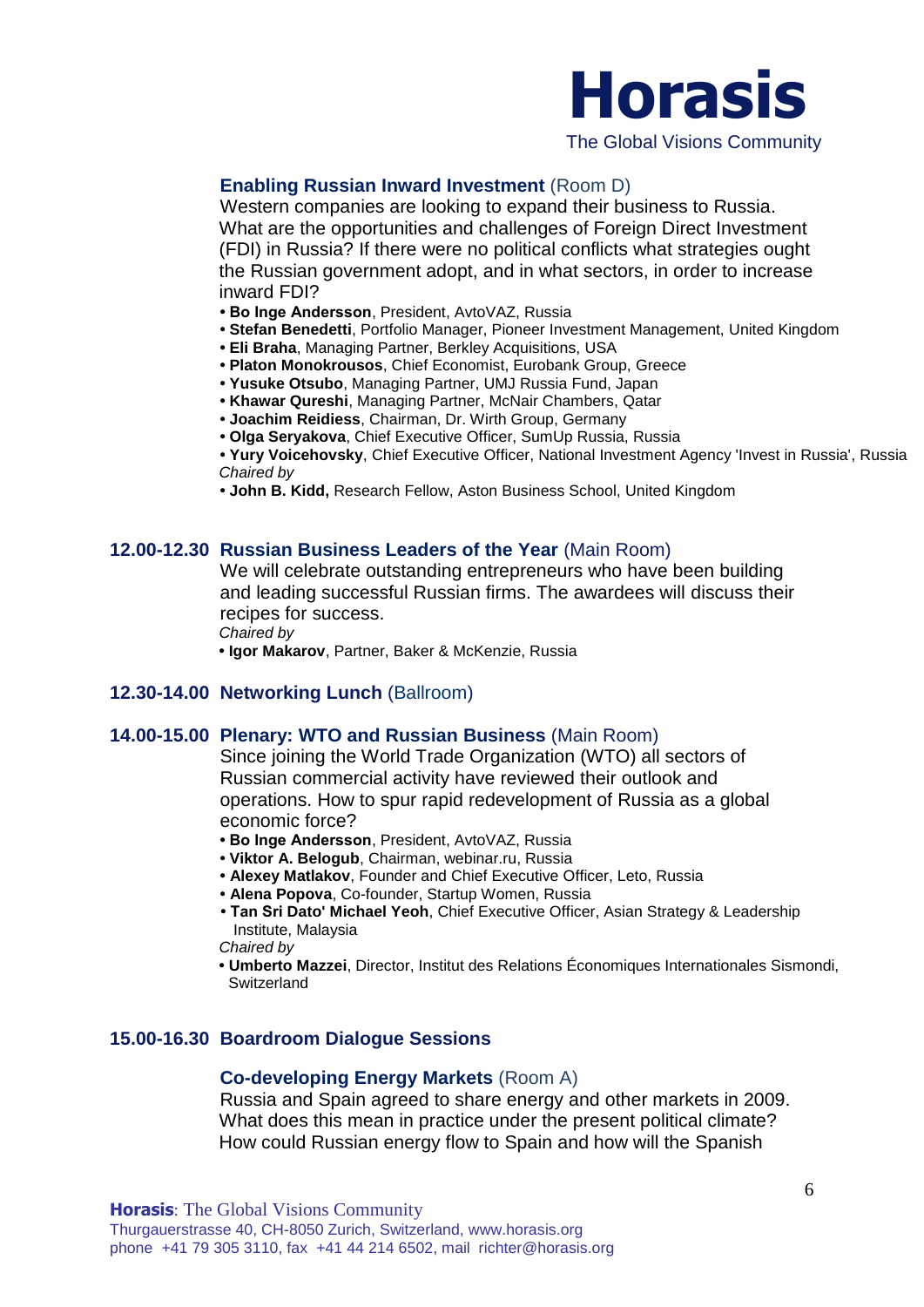

clean-tech support Russia? What new financial agreements and physical infrastructures are needed?

- **Noel Akpata**, Chief Executive Officer, Stratex Pro, Nigeria
- **Ekaterina Almasque**, Co-founder, SVAROS Ventures, United Kingdom
- **Mark Austin**, Venture Partner, Bright Capital, USA
- **Valentin Romanov**, Executive Director, SUN Group, Russia
- **Dmitry Vasilkov**, Co-Owner, OilTech Group, Russia

*Chaired by* 

**• John B. Kidd,** Research Fellow, Aston Business School, United Kingdom

### **Riding the Next Wave of Financial Services** (Room B)

Russia's financial sector grows rapidly. And international financial institutions are stepping up their efforts in Russia. What are the plans of the City of Moscow to become a financial centre serving the world? **• Petros G. Doukas**, Chairman, Capital Partners, Greece

- **Dmitri A. Gromov**, Chief Executive Officer, RTS Telecom, Russia
- **Frank L Merenda**, Chief Executive Officer, EAC Valuations, USA
- **Kirill Slavin**, Managing Director UK, Kaspersky Lab, United Kingdom
- **Zdzislaw Sokal**, Member of the Board (ret), National Bank of Poland, Poland
- **Alexey Sysoev**, Chief Executive Officer, AV Group, Ukraine
- **Alex Vassiliev**, Chief Executive Officer, KartaNaDom, Russia

**• Michel Verlaine**, Associate Professor of Finance, ICN Business School, France *Chaired by* 

**• Antonio Ambrosetti**, Senior Partner, The European House – Ambrosetti, Italy

#### **Spurring the Economics of Innovation** (Room C)

It is necessary to balance research risk against eventual gain. How is Russia opening up its intellectual powerhouse to the world to create new ventures? In which sectors is stimulation needed? How can 'winners' be better forecast?

- **Igor Avdonin**, Founder, Buzport, Russia
- **Vladimir Belyy**, Chief Executive Officer and Chief Ideologist, Alpha Smart Systems, Russia
- **Andreas Foerster**, Vice-President Global Support Centers and Material Services, Airbus Military Customer Services, Spain
- **Guzel Garaeva**, Chairman and Managing Partner, GR Capital, Russia
- **Kaspars Kaulins**, Director, Lattelecom, Latvia
- **Kate Korolkevich**, Partner, Galatea Capital, USA
- **Nikolaos Mavridis**, Founder and Director, Interactive Robots and Media Laboratory, UAE University, UAE
- **Mikhail Treyvish**, President, OmniGrade Rating Monitoring Agency, Russia

**• Alexander Zhukov**, Co-Founder and Executive Director, Whiteshield Group, United Kingdom *Chaired by* 

**• Lou Marinoff**, Professor of Philosophy, The City College of New York, USA

#### **Global Events - Unlocking the Tourist Potential** (Room D)

Specific inward tourism generates additional foreign cash - the Olympics, the World Cup, Formula 1 - but does general tourism increase? How can Russia develop a stronger tourist industry after Sochi? Will it also develop a stronger outwards tourist sector? What are the potentials for visa relaxation?

- **• Olesia Aliferenko**, Advisor, Federal Agency for Tourism, Russia
- **Sheikh Saif bin Hashil Al-Maskery**, Chairman, Al Mahfadha Investments, Oman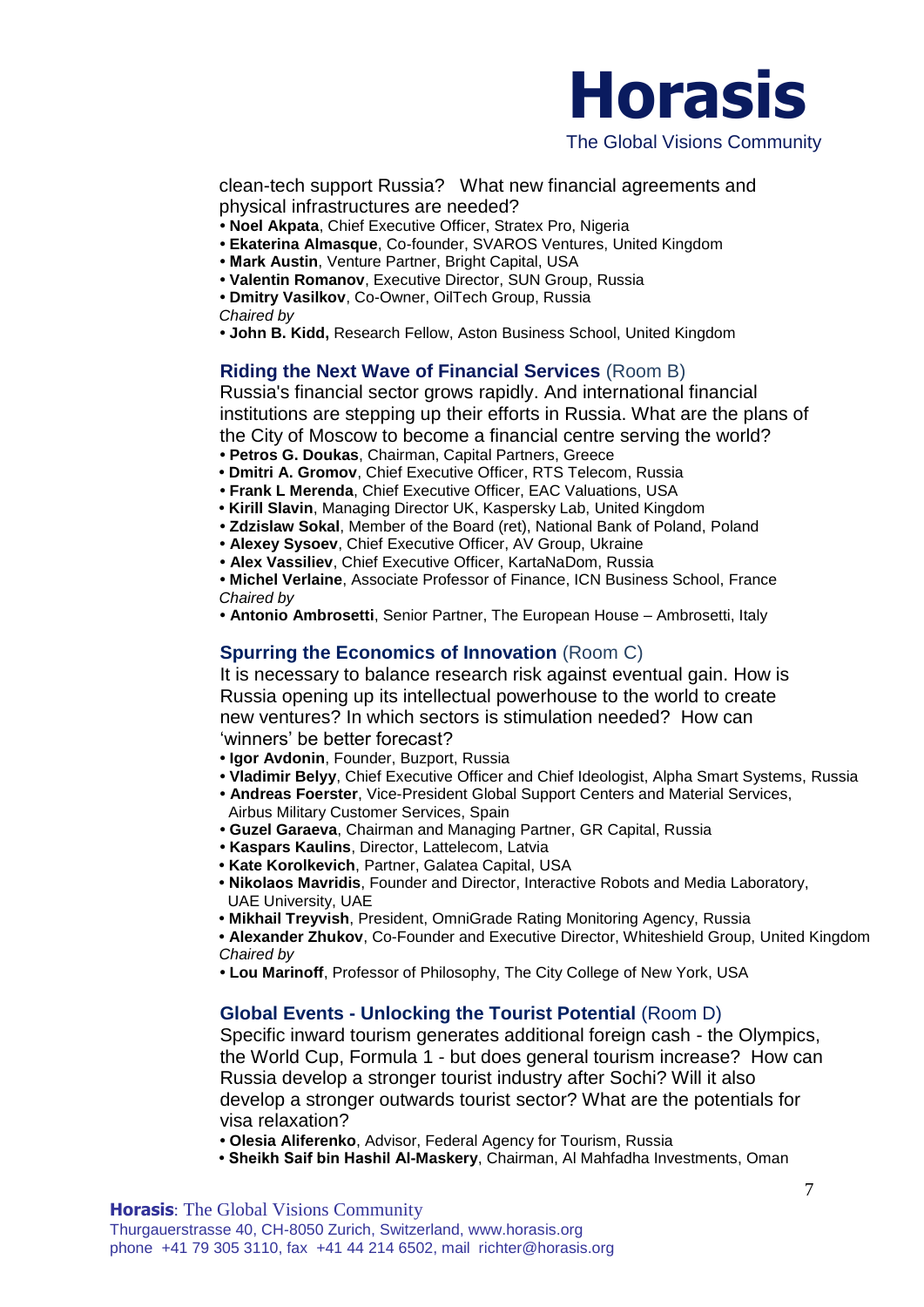

- **Vasiliy Mogilniy**, Chief Executive Officer, Krolikov Plus, Ukraine
- **Sheila Newton Moses**, President, Invest Caribbean Now, USA
- **• Vasiliy Novikov**, General Director, AquaProduct Fish & Caviar, Russia
- **• Jan Siemons**, Managing Director, Netherlands Council for Trade Promotion, The Netherlands
- **• Alan D´Silva**, Vice President, Chamber of Commerce & Tourism of India in Spain, Spain
- **Alfonso Vegara**, President, Fundacion Metropoli, Spain
- **• Maitland Waters**, President, Symbio Agency, USA

*Chaired by* 

**• Hamira Riaz**, President, H Riaz Consults, United Kingdom

#### **16.30-17.00 Contact Break**

#### **17.00-18.30 Boardroom Dialogue Sessions**

#### **Connecting Globally: Russian Firms Investing Overseas** (Room D)

Russian firms increasingly invest overseas. Which strategies work best when trying to break into foreign markets? What competitive advantages can host countries offer potential investors from Russia? What fears might outside investors carry?

- **Christodoulos Angastiniotis**, Chairman, Invest Cyprus, Cyprus
- **Andrey Serebryakov**, Founding Partner, Effective Capital Group, Russia
- **Roger King**, Member of the Board, Orient Overseas International, Hong Kong SAR
- **Alf Erik Lundgrenn**, Chairman, Nordic Invest SIA, Latvia
- **Mark Minevich**, President, Going Global Ventures, USA
- **Roland Nash**, Senior Partner, Verno Investment Research, Russia
- **Maxim Onokhin**, Director, Prodintorg, Russia
- **Vadim Tarasov**, Partner, Bright Capital Digital Fund, Russia
- **Mark Zelman**, Managing Director, Chartwell Telecom, Latvia

*Chaired by* 

**• Igor Makarov**, Partner, Baker & McKenzie, Russia

#### **Purposeful Education: Pursuing Talent-based Growth** (Room B)

Education systems in Russia are being made ready for the next wave of economic development. How can Russia develop its education system to fit its young for their future?

- **• Galina Fomina**, Member of the Board, National Banking Club Board, Russia
- **• Patrick Fullick**, Founder & Director, Hylle Royce, United Kingdom
- **• Jochum Haakma**, Director, TMF Group, The Netherlands
- **• Jason L. Ma**, Founder, CEO & Chief Mentor, ThreeEQ, USA
- **Roberto Mugavero**, Professor, University Of Rome Tor Vergata, Italy
- **Irina Nesivkina**, Chief Executive Officer, Unity Center, Russia
- **Vachara Phanchet**, Chairman, Sittipol Holdings, Thailand
- **Sergei Safoshin**, Managing Director, Vispo, Russia
- *Chaired by*

**• Ninel Seniuk**, Lecturer, MGIMO University, Russia

#### **Forging a New Sustainable Growth Coalition** (Room C)

Many Russian, Spanish and other firms have embedded sustainability as key business driver. How can Russian entrepreneurs and their global counterparts join hands to forge a sustainable growth coalition? **• Avraham Berkowitz**, Director, Chabad Headquarters, USA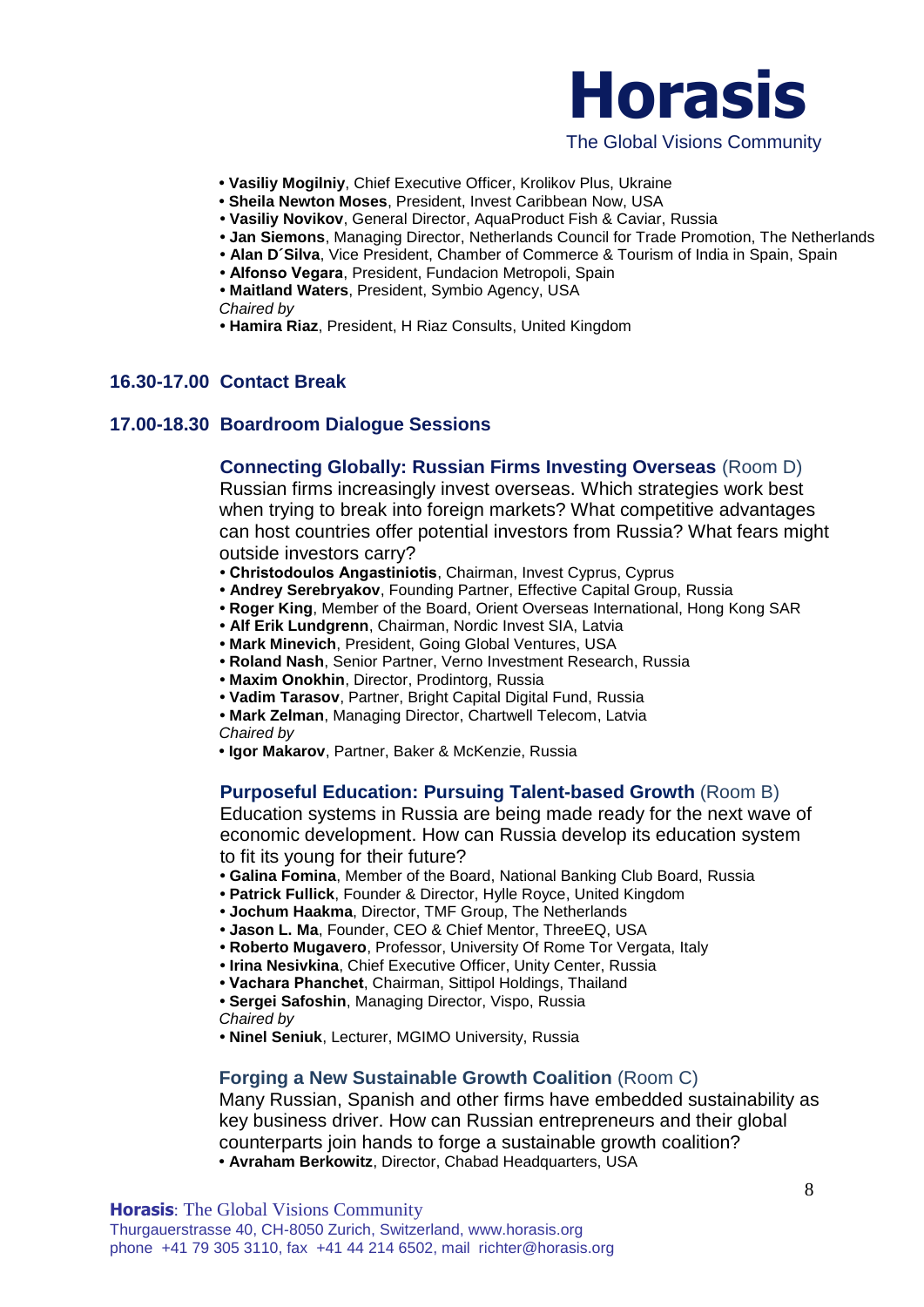

- **Sergey Demin**, Chairman, Synergy Technologies, Russia
- **Vadym Gurzhos**, Chairman, Alufoil, Ukraine
- **Maria Paphiti**, Managing Partner, La Parole Devine, Cyprus
- **Marcos Pinotti**, Associate Professor, Federal University of Minas Gerais, Brazil
- **Iurii Pidnebesnyi**, Director, International Fund of Spiritual Diplomacy, Ukraine
- **Tan Sri Dato' Michael Yeoh**, Chief Executive Officer, Asian Strategy & Leadership Institute, Malaysia

*Chaired by* 

**• Alexander I. Ageev**, Director General, Institute for Economic Strategies, Russia, Russia

## **Boosting Technology through Venture Capital (Room A)**

As the Russian technology scene continues to grow, the scope of venture capital improves and expands. How to ensure that innovative firms have easy access to finance at an early stage of development? What is the role of science parks like Skolkovo?

- **• Alexey Chernikov**, Partner, Sloane Square Capital Partners, Russia
- **• Denis Cherkasov**, Executive Director, Troika Venture Capital, Russia
- **• Alex Geller**, Member of the Board, American Chamber of Commerce in Russia, USA
- **• Anton Inshutin**, Managing Partner, Inventure Partners, Russia
- **Peter Loukianoff**, Chairman, Third Rome Black River Ventures, USA
- **Alexey Matlakov**, Founder and Chief Executive Officer, Leto, Russia
- **Tim Rakhmanov**, Co-Founder, Flatora, USA
- **Max Tolstokorov**, Chief Technology Officer, LOCALWAY, Russia
- **Alexander Vaisblat**, Partner, Saya Ventures, Russia

*Chaired by* 

**• René Seifert**, Chairman, Venturate, Germany

#### **18.30-19.30 Closing Plenary: Building Trust** (Main Room)

Reflecting on the discussions here and globally, which strategies will allow Russia and the world to bridge divides and overcome tensions? How can business leaders contribute to build trust and re-ignite economic growth?

- **Christodoulos Angastiniotis**, Chairman, Invest Cyprus, Cyprus
- **Sergey Demin**, Chairman, Synergy Technologies, Russia
- **Yoanna Gouchtchina**, Founder and Chief Executive Officer, ZeeRabbit Inc, Russia
- **Peter Loukianoff**, Chairman, Third Rome Black River Ventures, USA

• **Alfonso Vegara**, President, Fundacion Metropoli, Spain *Chaired by* 

**• Frank-Jürgen Richter**, Chairman, Horasis, Switzerland

#### **19.30-21.30 Farewell Dinner: The Fulcrum between East and West** (Ballroom)

Russia has a long history linked to Europe, North America and Asia: indeed Spanish emissaries gave news of the discovery of the US directly to Russia in 1525. How will Russia play out its future role? What role is Spain going to play?

- **Alexander I. Ageev**, Director General, Institute for Economic Strategies, Russia
- **Alfonso Grau**, Vice Mayor, City of Valencia, Spain